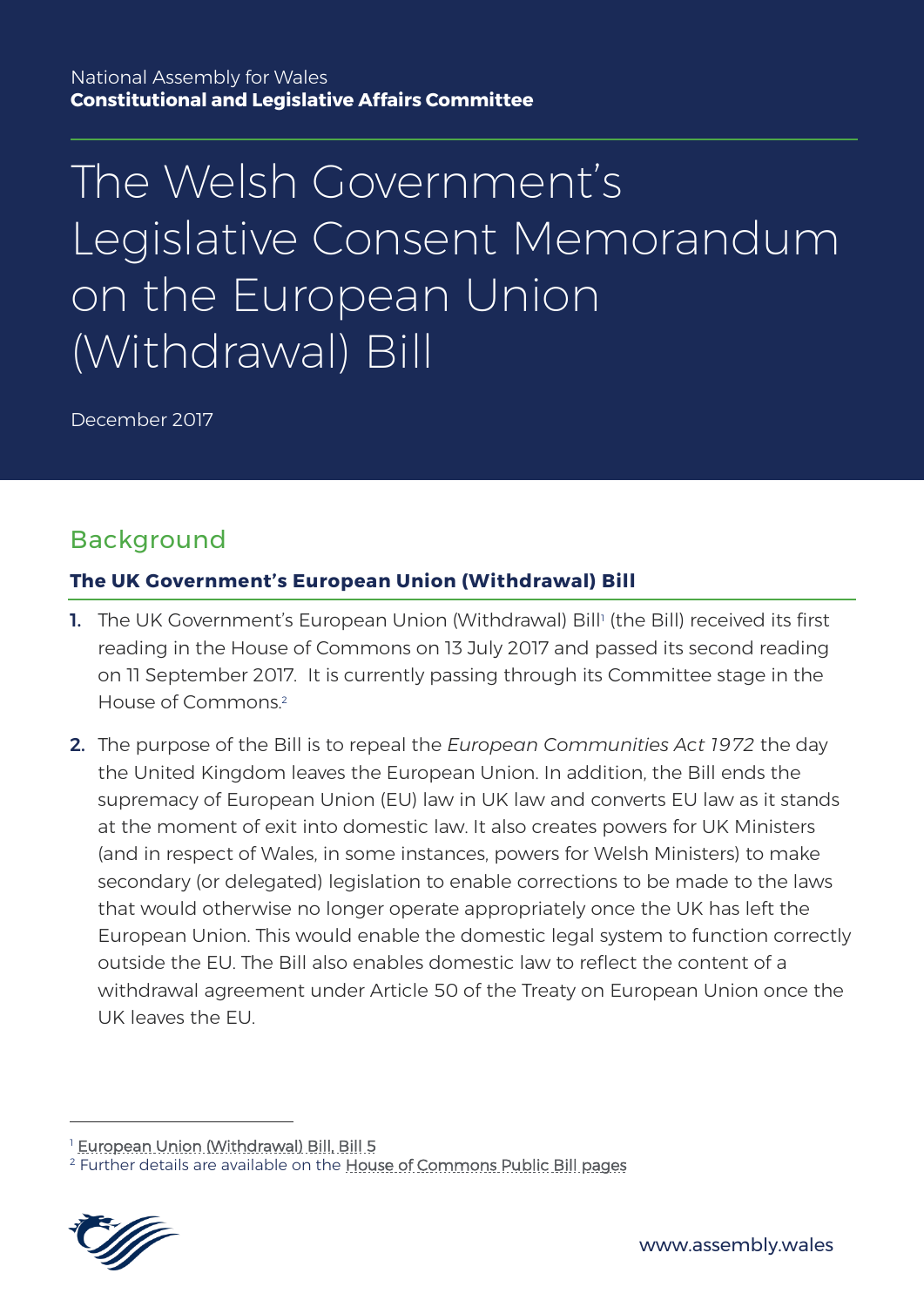#### **The Welsh Government's Legislative Consent Memorandum**

- 3. On 12 September 2017, the First Minister, The Rt. Hon Carwyn Jones AM, laid before the National Assembly a Legislative Consent Memorandum (LCM)<sup>3</sup> in respect of the Bill.
- 4. The Business Committee referred the LCM to this Committee, and the External Affairs and Additional Legislation Committee for consideration on 19 September 2017.

#### **Our initial position on the Bill**

 $\overline{a}$ 

- **5.** We set out our initial concerns related to the Bill in two pieces of correspondence.
- **6.** On 7 June 2017, we wrote<sup>4</sup> to the Chair of the External Affairs and Additional Legislation Committee, as part of its scrutiny of the Great Repeal Bill White Paper.<sup>5</sup> Our letter set out the principles that we consider should underpin the Bill and any other Bill relevant to the UK's exit from the EU. Those principles are attached in the Annex to this report.
- **7.** On 31 July 2017, we wrote<sup>6</sup> to the Secretary of State for Exiting the EU, David Davis MP setting out initial views on the Bill following its publication. Robin Walker MP, Parliamentary Under Secretary of State, replied on 24 October 2017.<sup>7</sup>

# Provision for which the National Assembly's consent is required

8. The LCM notes several clauses of the Bill that are of "particular relevance to devolved matters", and states that the National Assembly consent is required in respect of each of those clauses. The full list of clauses the Welsh Government considers requires consent is set out in Annex A of the LCM. 8

<sup>4</sup> [Letter to David Rees AM, Chair, External Affairs and Additional Legislation Committee,](http://senedd.assembly.wales/documents/s70079/Letter%20to%20Chair%20of%20the%20External%20Affairs%20and%20Additional%20Legislation%20Committee%20Great%20Repeal%20Bill%20Inqu.pdf) *UK* 

<sup>3</sup> Welsh Government, *[Legislative Consent Memorandum, European Union \(Withdrawal\) Bill](http://www.assembly.wales/laid%20documents/lcm-ld11177/lcm-ld11177-e.pdf)*, [September 2017](http://www.assembly.wales/laid%20documents/lcm-ld11177/lcm-ld11177-e.pdf)

*[Government White Paper: Legislating for the United Kingdom's withdrawal from the European Union](http://senedd.assembly.wales/documents/s70079/Letter%20to%20Chair%20of%20the%20External%20Affairs%20and%20Additional%20Legislation%20Committee%20Great%20Repeal%20Bill%20Inqu.pdf)*, [7 June 2017](http://senedd.assembly.wales/documents/s70079/Letter%20to%20Chair%20of%20the%20External%20Affairs%20and%20Additional%20Legislation%20Committee%20Great%20Repeal%20Bill%20Inqu.pdf)

<sup>5</sup> UK Government, *[Legislating for the United Kingdom's withdrawal from the European Union](https://www.gov.uk/government/uploads/system/uploads/attachment_data/file/604516/Great_repeal_bill_white_paper_accessible.pdf)*, Cmd [9446, March 2017](https://www.gov.uk/government/uploads/system/uploads/attachment_data/file/604516/Great_repeal_bill_white_paper_accessible.pdf)

<sup>6</sup> [Letter to The Rt Hon David Davis MP, Secretary of State for Exiting the European Union,](http://senedd.assembly.wales/documents/s68221/PTN%203b.pdf) *European [Union \(Withdrawal\) Bill](http://senedd.assembly.wales/documents/s68221/PTN%203b.pdf)*, 31 July 2017

<sup>7</sup> [Letter from Robin Walker MP, Parliamentary Under Secretary of State at the Department of Exiting](http://senedd.assembly.wales/documents/s68220/PTN%203a.pdf)  the European Union, *[European Union \(Withdrawal\) Bill](http://senedd.assembly.wales/documents/s68220/PTN%203a.pdf)*, 24 October 2017

<sup>&</sup>lt;sup>8</sup> It is not always clear from the list in Annex A to the LCM and the list in Annex A to the Bill's Explanatory Notes whether the requirement for consent in relation to a clause also applies to any Schedule that accompanies the clause. For example, for the purpose of this report, and for the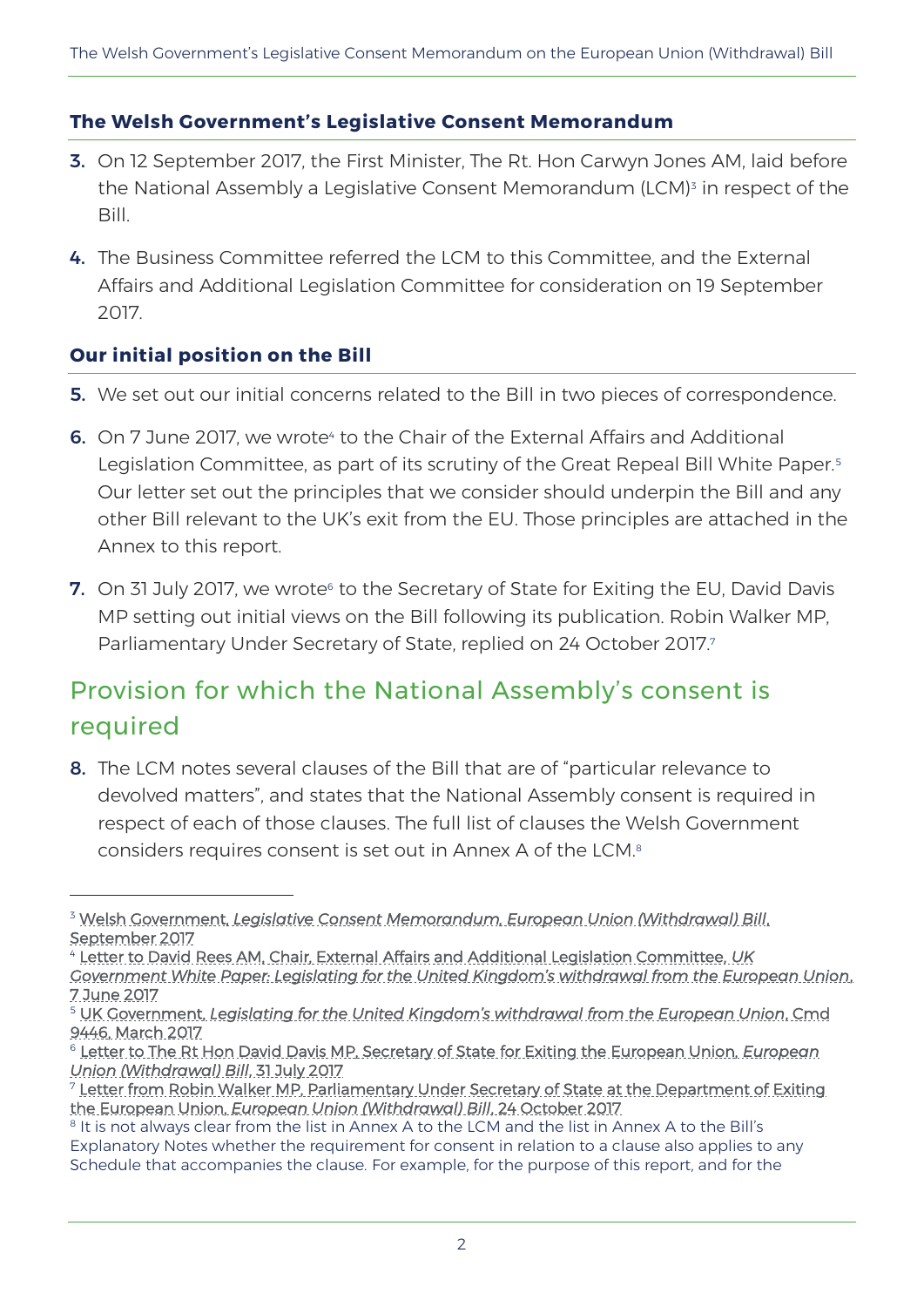- **9.** The UK Government set out in its Explanatory Notes $^\circ$  to the Bill (at paragraphs 68-70, and Annex A) the provisions for which it believes the National Assembly's consent is required.
- 10. A summary of the position adopted by each government is set out in the table below.

*Table: Summary of the positions of the Welsh Government and UK Government on whether the National Assembly's consent is required for the European Union (Withdrawal) Bill*

| <b>Clause of the Bill</b>                                                        | <b>Consent required?</b> |                      |
|----------------------------------------------------------------------------------|--------------------------|----------------------|
|                                                                                  | <b>Welsh Government</b>  | <b>UK Government</b> |
| Clause 1: Repeal of the ECA 1972                                                 | Yes                      | Yes                  |
| Clause 2 and Schedule 1: Saving for EU-<br>derived domestic legislation          | Yes                      | Yes                  |
| Clause 3 and Schedule 1: Incorporation of<br>direct EU legislation               | Yes                      | Yes                  |
| Clause 4 and Schedule 1: Saving for rights<br>etc under section 2(1) of the ECA  | Yes                      | Yes                  |
| Clause 5 and Schedule 1: Exceptions to<br>savings and incorporation              | Yes                      | <b>No</b>            |
| Clause 6: Interpretation of retained EU<br>law                                   | Yes                      | <b>No</b>            |
| Clause 7: Dealing with deficiencies arising<br>from withdrawal                   | Yes                      | <b>No</b>            |
| Clause 8: Complying with international<br>obligations                            | Yes                      | Yes                  |
| Clause 9: Implementing the withdrawal<br>agreement                               | Yes                      | <b>No</b>            |
| Clause 10 and Schedule 2: Corresponding<br>powers involving devolved authorities | Yes                      | Yes                  |
| Clause II and Schedule 3: Retaining EU<br>restrictions in devolved legislation   | Yes                      | Yes                  |

avoidance of doubt, we have assumed that the reference to Clause 17 in Annex A of the LCM incudes references to Schedules 8 and 9, which are introduced by clauses 17(4) and (6), and clause 17(7) respectively (by virtue of paragraph 9 to the LCM)..

<sup>9</sup> [European Union \(Withdrawal\) Bill, Explanatory Notes, Bill 5-EN](https://publications.parliament.uk/pa/bills/cbill/2017-2019/0005/en/18005en.pdf18005en01.htm)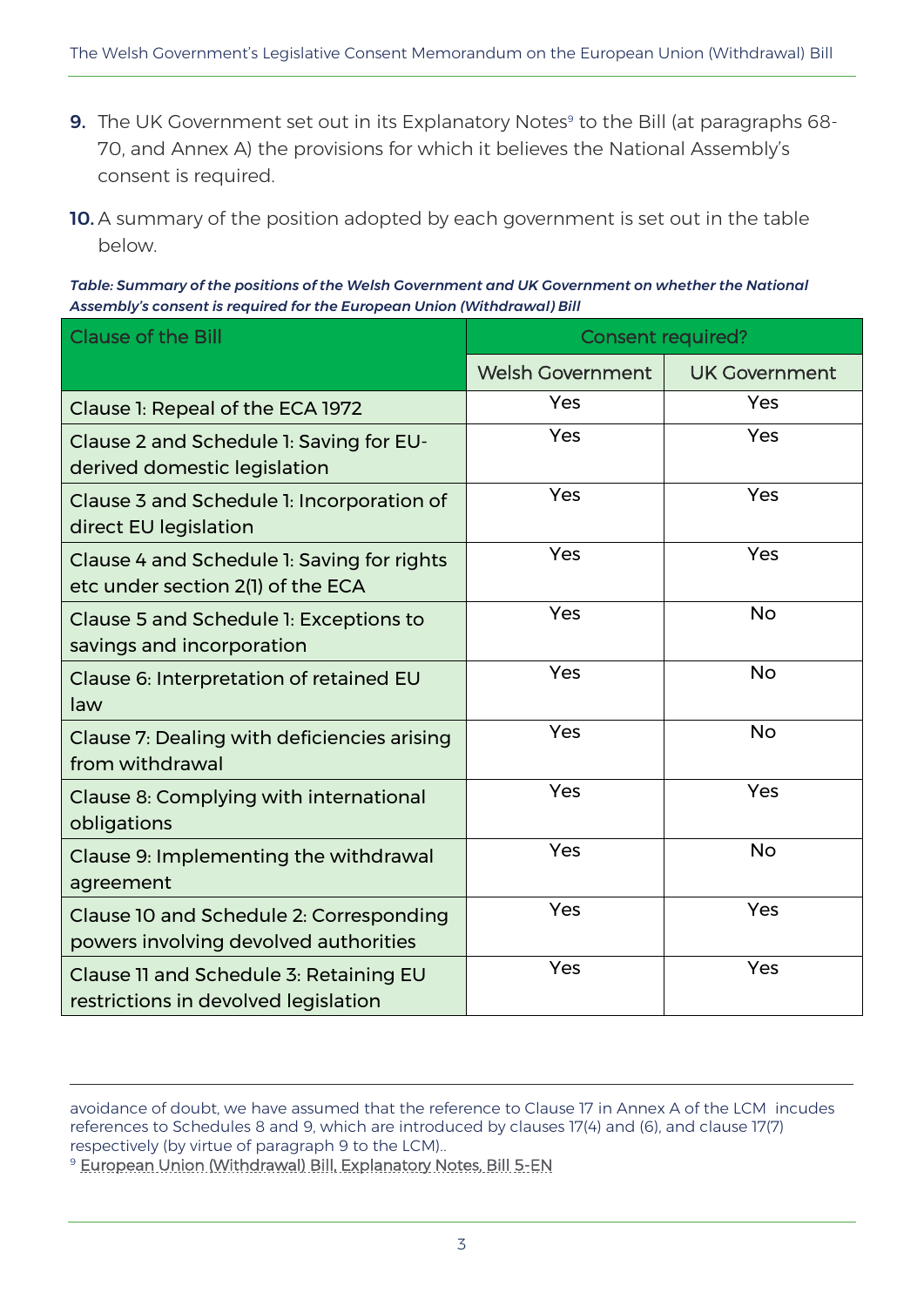| <b>Clause of the Bill</b>                                                    | <b>Consent required?</b> |                      |
|------------------------------------------------------------------------------|--------------------------|----------------------|
|                                                                              | <b>Welsh Government</b>  | <b>UK Government</b> |
| Clause 12 and Schedule 4: Financial<br>provisions                            | Yes                      | Yes                  |
| Clause 13 and Schedule 5: Publication and<br>rules of evidence               | Yes                      | <b>No</b>            |
| Clause 14 and Schedule 6: Interpretation                                     | <b>No</b>                | <b>No</b>            |
| Clause 15: Index of defined expressions                                      | <b>No</b>                | <b>No</b>            |
| Clause 16 and Schedule 7: Regulations                                        | <b>Yes</b>               | Yes                  |
| Clause 17 and Schedules 8 and 9:<br>Consequential and transitional provision | Yes                      | <b>No</b>            |
| Clause 18: Extent                                                            | <b>No</b>                | <b>No</b>            |
| Clause 19: Commencement and short title                                      | <b>No</b>                | <b>No</b>            |

- 11. The LCM states that the Welsh Government will not be able to recommend to the National Assembly that it gives consent to the Bill as currently drafted and highlights specific concerns with:
	- clauses 7-9 (because in its view, it gives Ministers of the Crown unacceptably wide regulation-making powers, including the ability to amend devolved law and the devolution settlement without consent);
	- clause 10 (because it gives effect to Schedule 2 and in its view, unreasonably restricts Welsh Ministers' correcting powers to domestic EU law);
	- clause 11 which in its view, introduces a new constraint on legislative competence.
- 12. On 19 September 2017, the First Ministers of Wales and Scotland wrote jointly to the Prime Minister stating:

"We have been clear since the Bill was first introduced that our governments could not recommend it as currently drafted to our legislatures for their consent. We have now set out our reasons for that, in detail, in legislative consent memorandums laid before each of the Scottish Parliament and the National Assembly for Wales. And, as we have indicated, we have begun to consider the scope for preparing alternative devolved legislation to provide for continuity of law on withdrawal from the EU. That is not, however, our preferred option. We want a European Union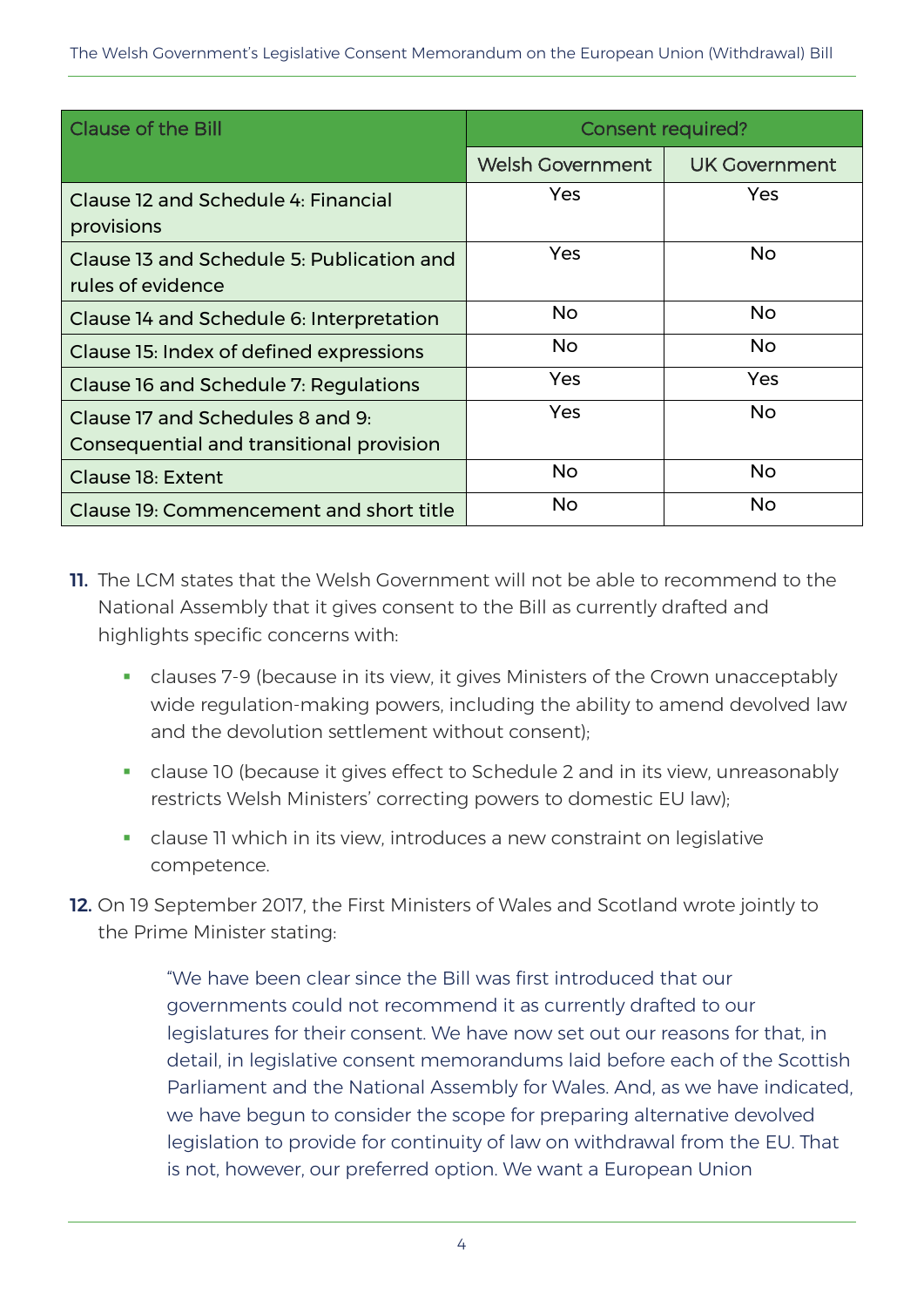(Withdrawal) Bill that can be made to work with, not against, devolution. The current Bill will need to be substantially amended for us to be able to recommend to our respective legislatures that they give their consent to it.

Our Governments have therefore prepared a set of amendments which, if made, would make the Bill one which we could consider recommending to the Scottish Parliament and the National Assembly for Wales. We have made these amendments widely available, and in particular to chairs/conveners of the relevant committees in the National Assembly for Wales and the Scottish Parliament. We hope that they will be received in the way they are intended: as a constructive contribution by the devolved administrations, which would enable progress to be made among the governments in a way which respects the hard-won devolution settlements of the UK." 10

13. Later that day, the First Minister stated in Plenary:

 $\overline{a}$ 

"Members will be aware of our legislative consent memorandum that was published last week. That memorandum sets out in detail those aspects of the Bill that require the Assembly's consent, and describes very clearly why we don't accept the Bill in its current form. I don't propose to rehearse those arguments in detail again. Rather, I'd like to focus on the constructive solution, which the amendments published represent, a solution to a problem entirely of the UK Government's own making, and one which could have been avoided had there been any genuine attempt to engage with the devolved administrations on the content of this Bill. We don't bite. It would have been much easier for us to have had this discussion some time ago."11

- 14. In a concurrent evidence session with the External Affairs and Additional Legislation Committee, the First Minister told us that the amendments that had been suggested to the Bill by the Welsh Government, were "all red lines". 12
- 15. Following an earlier concurrent session with the External Affairs and Additional Legislation Committee about the Bill,<sup>13</sup> Robin Walker MP, Parliamentary Under

<sup>&</sup>lt;sup>10</sup> Joint letter to the Prime Minister from The Rt. Hon. Nicola Sturgeon MSP, First Minister of Scotland, [and The Rt. Hon. Carywn Jones AM, First Minister of Wales, 19 September 2017](http://senedd.assembly.wales/documents/s500003887/Paper%208.pdf) <sup>11</sup> [19 September 2017, RoP \[228\].](http://record.assembly.wales/Meeting/4483)

 $12$  External Affairs and Additional Legislation Committee and Constitutional and Legislative Affairs. [Committee, 27 November 2017, RoP \[21\]](http://record.assembly.wales/Committee/4889)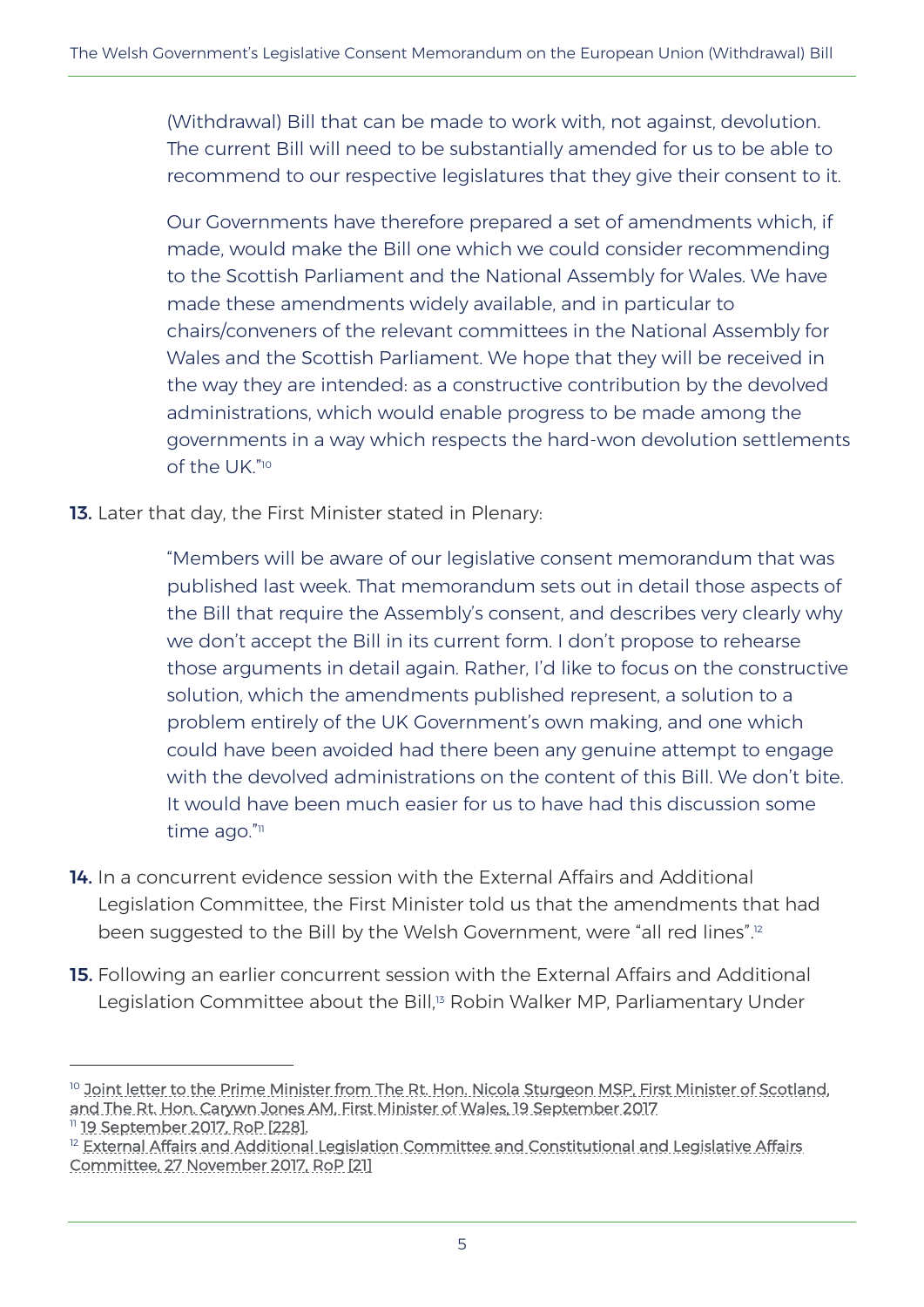Secretary of State for Exiting the European Union, wrote to us explaining that the UK Government did not believe that the Assembly's consent is required for Clauses 7 and 9 of the Bill. He said:

"There are two tests for whether a clause meets the test for legislative consent from the Assembly. The first is whether the clause would be within the legislative competence of the assembly, and the second is whether the clause would alter the legislative competence of the assembly. Our technical analysis indicates that clauses 7 and 9 do not meet either of those criteria and so they alone do not trigger the legislative consent process.

We sought legislative consent for the Bill when it was introduced. It is for the Welsh Assembly to decide whether it gives that consent."<sup>14</sup>

### Our view

 $\overline{a}$ 

#### **Introduction and general observations about the UK constitution**

- 16. This report outlines the main issues we wish to raise in relation to the LCM. However, before turning to those issues, we make some observations regarding the constitutional arrangements of the United Kingdom.
- 17. We wish to emphasise the importance of respecting the legislative consent process – that process must be a central safeguard to the devolution settlement. In the context of the Bill, this raises several concerns:
	- The Sewel Convention plays a fundamental role in the operation of the UK constitution. The UK Supreme Court<sup>15</sup> recognised the important role the Sewel Convention has in facilitating harmonious relationships between the UK Parliament and the devolved legislatures.
	- It follows that the legislative consent process must be respected. It also follows that if the National Assembly refuses to give consent to the Bill and the UK Parliament goes ahead with the Bill regardless, then grievous damage would be caused to the UK constitution.

<sup>&</sup>lt;sup>13</sup> Evidence was taken from the Secretary of State for Wales, Alun Cairns MP and Robin Walker MP, [Parliamentary Under Secretary of State for Exiting the European Union. External Affairs and Additional](http://record.assembly.wales/Meeting/4716)  [Legislation Committee and CLA Committee, RoP, 6 November 2017](http://record.assembly.wales/Meeting/4716)

<sup>&</sup>lt;sup>14</sup> [Letter to David Rees AM, Chair, External Affairs and Additional Legislation Committee,](http://senedd.assembly.wales/documents/s69597/PTN%203%20-%20Letter%20from%20Robin%20Walker%20MP%20Parliamentary%20Under-Secretary%20of%20State%20for%20Exiting%20the%20European.pdf) *European Union (Withdrawal) Bill*[, Annex B, 4 December 2017](http://senedd.assembly.wales/documents/s69597/PTN%203%20-%20Letter%20from%20Robin%20Walker%20MP%20Parliamentary%20Under-Secretary%20of%20State%20for%20Exiting%20the%20European.pdf)

<sup>&</sup>lt;sup>15</sup> R (on the application of Miller and another) v Secretary of State for Exiting the European Union [2017] [UKSC 5](https://www.supremecourt.uk/cases/docs/uksc-2016-0196-judgment.pdf)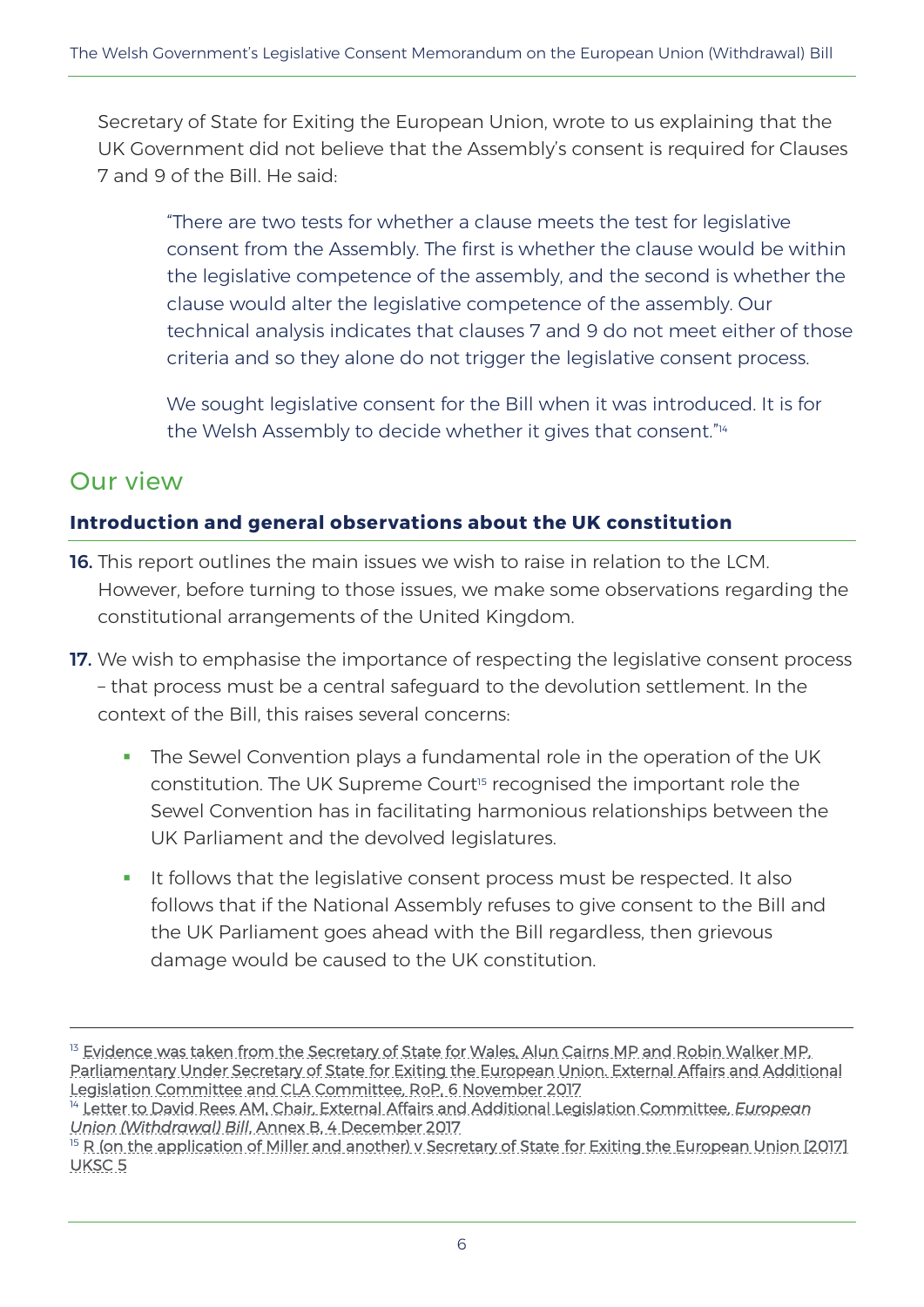- The Bill has brought into sharp focus the need for the UK constitution to develop stronger inter-governmental structures, including better shared governance. This has been a recurring theme in our Stronger Voice inquiry, which will report in the New Year.
- Devolution has fundamentally changed the UK constitution. While it is widely recognised in Wales, Scotland and Northern Ireland that the UK constitution has moved on from a London-centric model, it is not always clear that the UK Government recognises that the UK constitution has moved on in the same way.
- Given the above concerns, we believe that the case for constitutional reform to address these issues is very strong.

#### **Clauses 7-10**

- 18. The Bill sets out a complex range of delegated powers for UK Ministers to make regulations on correcting deficiencies in retained EU law (clause 7), compliance with international obligations (clause 8) and implementing the withdrawal agreement (clause 9). Clause 10 and Schedule 2 provide similar but less extensive delegated powers for Welsh Ministers to make regulations in these areas.
- 19. We are in the process of undertaking an inquiry into delegated powers under the Bill and will report in the New Year.
- 20. However, there are a number of points we wish to highlight at this stage.
- 21. We repeat the concerns we have raised previously that the Bill sets out the procedure that applies to regulations made under the Bill that are to be laid before the National Assembly.
- 22. In our view, it is for the National Assembly to decide what procedures will apply to regulations laid before the Assembly, based on what the National Assembly considers appropriate. We note the comments of Robin Walker MP that the *Government of Wales Act 2016* (as amended) gives the National Assembly the power to vary Assembly scrutiny arrangements provided in enactments including in Acts of Parliament. <sup>16</sup> We intend to consider this issue as part of our inquiry on delegated powers.
- 23. More generally, we accept that the legislative challenge posed by exiting the EU is huge and unprecedented. We accept that government ministers require

<sup>&</sup>lt;sup>16</sup> Letter from Robin Walker MP, Parliamentary Under Secretary of State at the Department of Exiting the European Union, *[European Union \(Withdrawal\) Bill](http://senedd.assembly.wales/documents/s68220/PTN%203a.pdf)*, 24 October 2017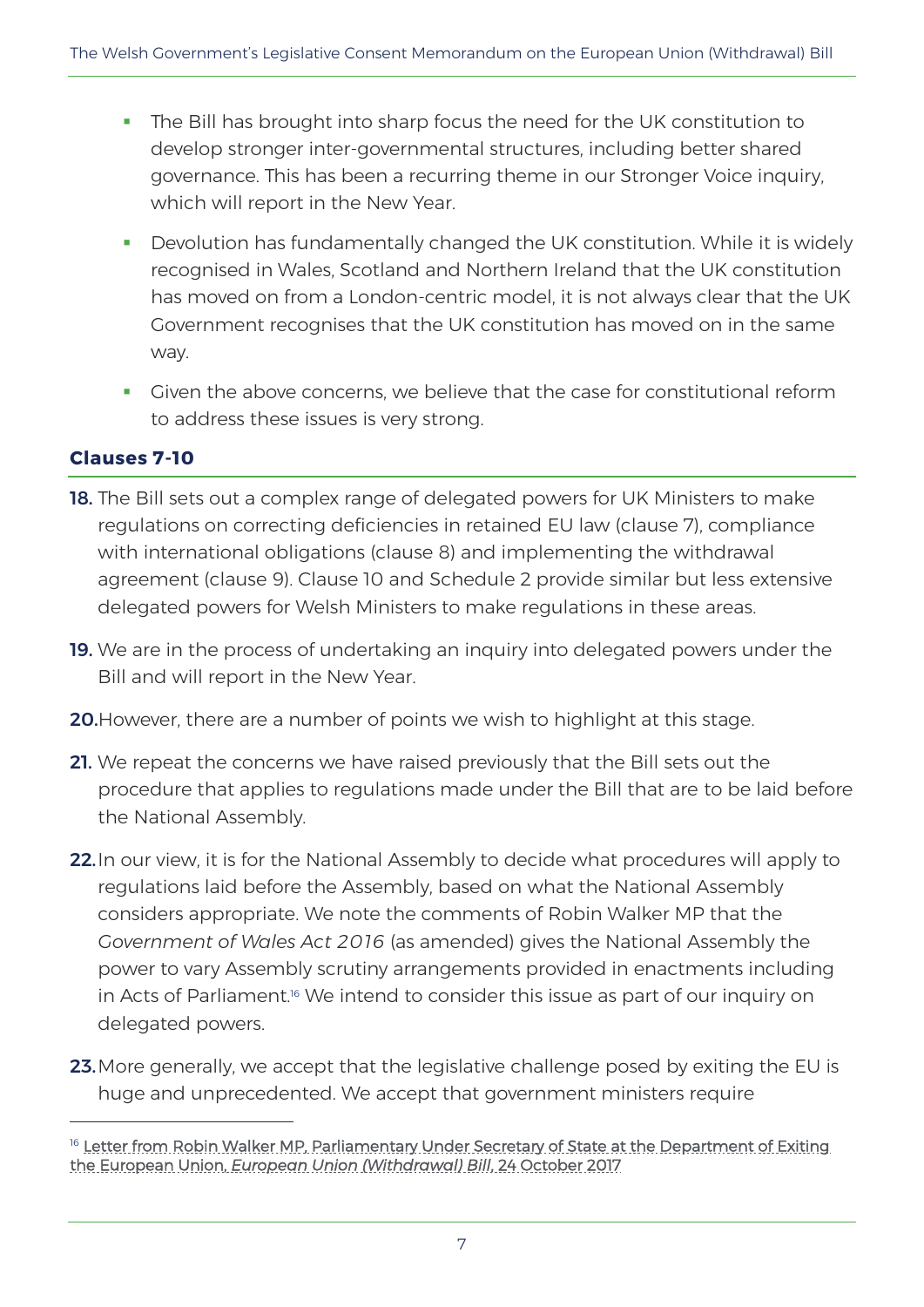regulation-making powers to deal with that challenge. However, we do not believe that is a reason to ignore some basic constitutional principles. In particular:

- Regulation-making powers must not be used to shift the balance of power excessively towards governments and away from legislatures (in particular, the devolved legislatures as we believe happens under the Bill).
- Regulation-making powers that allow primary legislation to be amended (Henry VIII powers) must be clearly justified and at the very least, be subject to the affirmative procedure; this is a long-standing view we have held. The powers to amend primary legislation is a particular concern to us given that the powers can be used to amend the *Government of Wales Act 2006* and primary legislation in devolved areas. It is therefore of particular concern to read in the Delegated Powers Memorandum that:

"The UK Government will not *normally* use the power to amend domestic legislation in areas of devolved competence without the agreement of the relevant devolved authority."<sup>17</sup> [Our emphasis].

#### and

 $\overline{a}$ 

"Adopting the affirmative procedure for small corrections to primary legislation would produce impractical results. Instead, the requirement for affirmative procedures is based on the type of correction rather than where the correction is being made."<sup>18</sup>

- The important aspect of regulation-making powers is how they could be used. While we often hear reassurances from government ministers that they "do not intend to use a power in a certain way", the real question is "how could the powers be used?" In this context, it is important to remember that withdrawal will, in one way or another, affect almost all areas of life. It follows that the regulation-making powers could extend to almost all areas of life.
- 24. We are concerned by the way these basic principles are eroded under the Bill, and that the powers in the Bill could be used by government ministers to make significant policy changes in devolved areas "as they consider appropriate", and without proper scrutiny by the Assembly.

<sup>&</sup>lt;sup>17</sup> European Union (Withdrawal) Bill, Memorandum concerning the Delegated Powers in the Bill for the [Delegated Powers and Regulatory Reform Committee, paragraph 11](https://publications.parliament.uk/pa/bills/cbill/2017-2019/0005/delegated%20powers%20memorandum%20for%20European%20Union%20(Withdrawal)%20Bill.pdf)

<sup>&</sup>lt;sup>18</sup> European Union (Withdrawal) Bill, Memorandum concerning the Delegated Powers in the Bill for the [Delegated Powers and Regulatory Reform Committee, paragraph 47](https://publications.parliament.uk/pa/bills/cbill/2017-2019/0005/delegated%20powers%20memorandum%20for%20European%20Union%20(Withdrawal)%20Bill.pdf)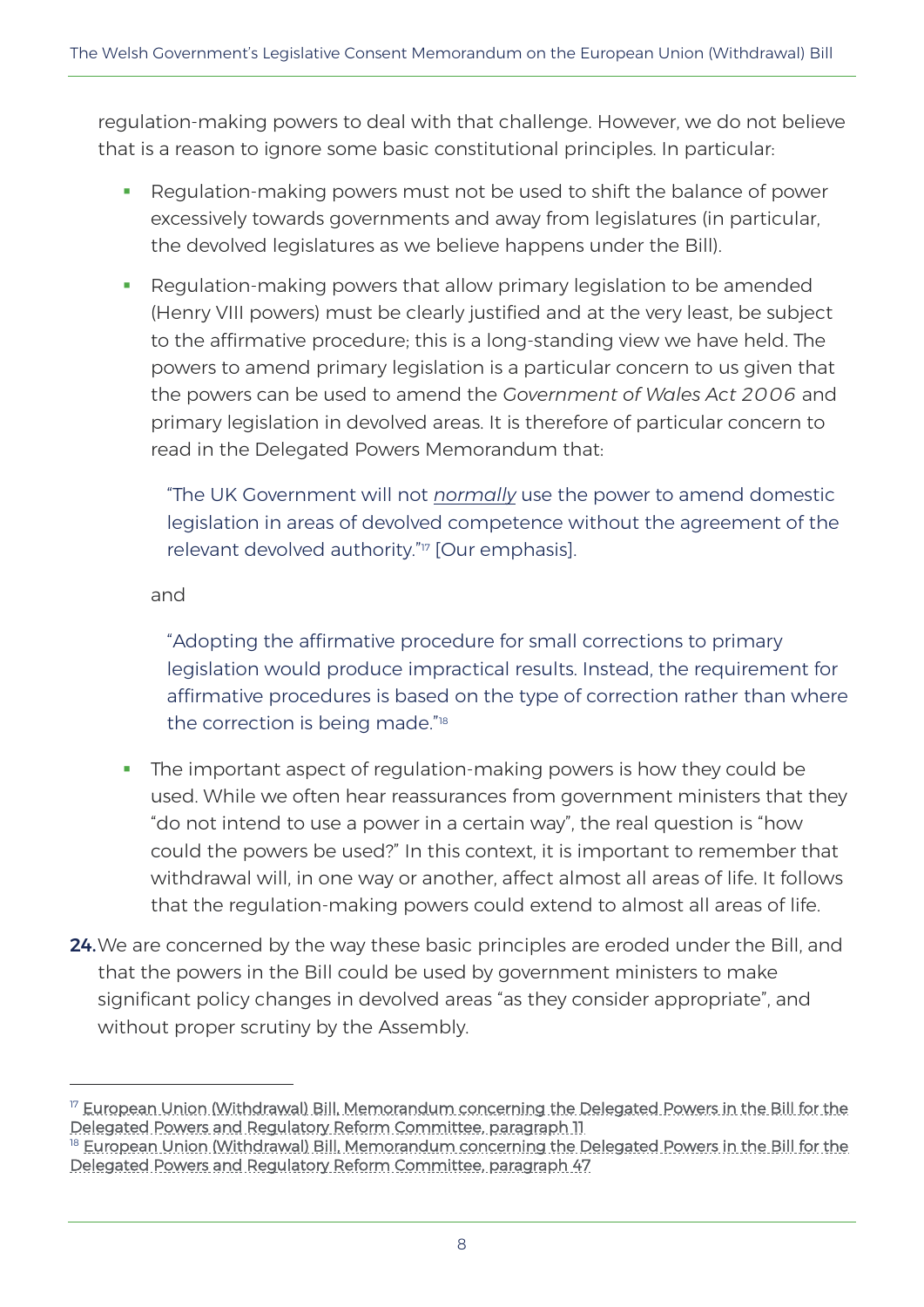- 25. While that applies equally to the Welsh Ministers and UK Ministers, we also note that UK Ministers have far broader powers than the Welsh Ministers. Again, and notwithstanding our general concerns, this reflects a lack of parity; even in devolved areas, the Bill gives the UK Ministers greater powers than the Welsh Ministers.
- 26. We therefore agree with conclusions expressed in a recent report of the House of Lords Constitution Committee.<sup>19</sup> when it said:

"We are concerned about the delegated powers the Government is seeking in the European Union (Withdrawal) Bill. The number, range and overlapping nature of the broad delegated powers would create what is, in effect, an unprecedented and extraordinary portmanteau of effectively unlimited powers upon which the Government could draw. They would fundamentally challenge the constitutional balance of powers between Parliament and Government and would represent a significant—and unacceptable—transfer of legal competence. We stress the need for an appropriate balance between the urgency required to ensure legal continuity and stability, and meaningful parliamentary scrutiny and control of the executive." 20

#### and,

"We are concerned that, despite the broad powers contained in clauses 7 to 9 to make substantial changes to retained EU law, only a narrow range of matters require the express consent of Parliament through the affirmative procedure. This is not constitutionally acceptable for Henry VIII powers of this significance." 21

#### **Clause 11**

 $\overline{a}$ 

27. Clause 11 of the Bill freezes the competence of the National Assembly for Wales in relation to EU law. The National Assembly must currently comply with EU law and the Bill says that, after exit, the Assembly will have to comply with retained EU law, i.e. the body of EU law that will be retained after exit.

<sup>20</sup> HL Paper 19, September 2017, paragraph 44

<sup>&</sup>lt;sup>19</sup> House of Lords Constitution Committee, *European Union (Withdrawal) Bill, interim report, 3rd Report*, [of Session 2017-19, HL Paper 19, September 2017](https://publications.parliament.uk/pa/ld201719/ldselect/ldconst/19/19.pdf)

<sup>21</sup> HL Paper 19, September 2017, paragraph 56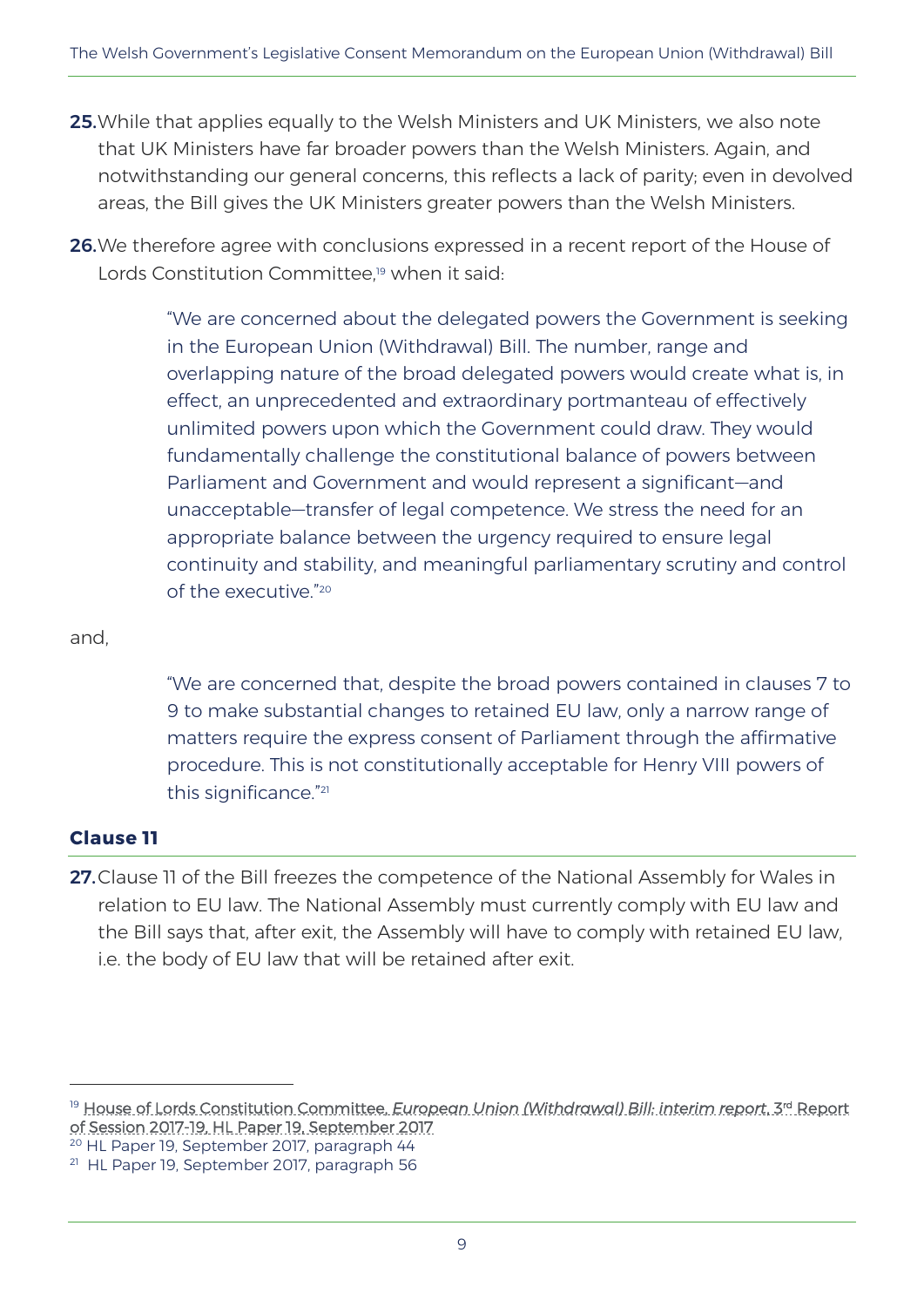**28.**The Explanatory Notes to the Bill say that this:

"… is intended to be a transitional arrangement while decisions are taken on where common policy approaches are or are not needed. It provides that the devolved legislatures or administrations may only modify retained EU law to the extent that they had the competence to do so immediately before exit. This means that devolved institutions will still be able to act after exit as they could prior to exit in relation to retained EU law." 22

29. While it is intended to be a transitional provision, the Bill includes no provision to time limit the application of Clause 11. In this regard, we note the views of the First Minister that:

> "… we wouldn't accept a sunset clause. Who is to say that it wouldn't be extended ad infinitum in the future? It's a matter of principle here. Either Governments across the UK can trust in themselves and each other to come to sensible agreements across the UK or not, and clause 11 is a clause that, to me, suggests that somehow we can't be trusted."<sup>23</sup>

- 30.The Bill does not, however, include any such freezing in relation to the UK Parliament, even in devolved areas. The Bill in its intention to revive the supremacy of the UK Parliament, appears to do so at the expense of devolution. As part of the transitional arrangement, the National Assembly is being asked to trust the UK Government and the UK Parliament with devolved areas. In our view, it is doubtful that the UK Government ever considered the alternative approach that, during this transitional period, the UK Government and UK Parliament should trust the National Assembly in devolved areas.
- **31.** We note evidence given to the House of Commons Public Administration and Constitutional Affairs Committee inquiry into Devolution and Exiting the EU.<sup>24</sup> With regard to clause 11, that inquiry heard evidence that the reliance on the supremacy of the UK Parliament in clause 11 amounts to a "legislative blunderbuss"<sup>25</sup> which is "not a good way of building trust with the devolved Administrations".<sup>26</sup>

<sup>&</sup>lt;sup>22</sup> [European Union \(Withdrawal\) Bill, Explanatory Notes, Bill 5-EN, paragraph 34](https://publications.parliament.uk/pa/bills/cbill/2017-2019/0005/en/18005en.pdf)

<sup>&</sup>lt;sup>23</sup> External Affairs and Additional Legislation Committee and Constitutional and Legislative Affairs [Committee, 27 November 2017, RoP \[128\]](http://record.assembly.wales/Meeting/4889)

<sup>&</sup>lt;sup>24</sup> House of Commons Public Administration and Constitutional Affairs Committee, Devolution and [Exiting the EU and Clause 11 of the European Union \(Withdrawal\) Bill: Issues for Consideration, First](https://publications.parliament.uk/pa/cm201719/cmselect/cmpubadm/484/48402.htm)  [Report of Session 2017-19, HC 484, November 2017](https://publications.parliament.uk/pa/cm201719/cmselect/cmpubadm/484/48402.htm)

<sup>&</sup>lt;sup>25</sup> [HC 484, November 2017, Question 26](http://data.parliament.uk/writtenevidence/committeeevidence.svc/evidencedocument/public-administration-and-constitutional-affairs-committee/devolution-and-exiting-the-eu/oral/72672.html)

<sup>&</sup>lt;sup>26</sup> [HC 484, November 2017, Question 26](http://data.parliament.uk/writtenevidence/committeeevidence.svc/evidencedocument/public-administration-and-constitutional-affairs-committee/devolution-and-exiting-the-eu/oral/72672.html)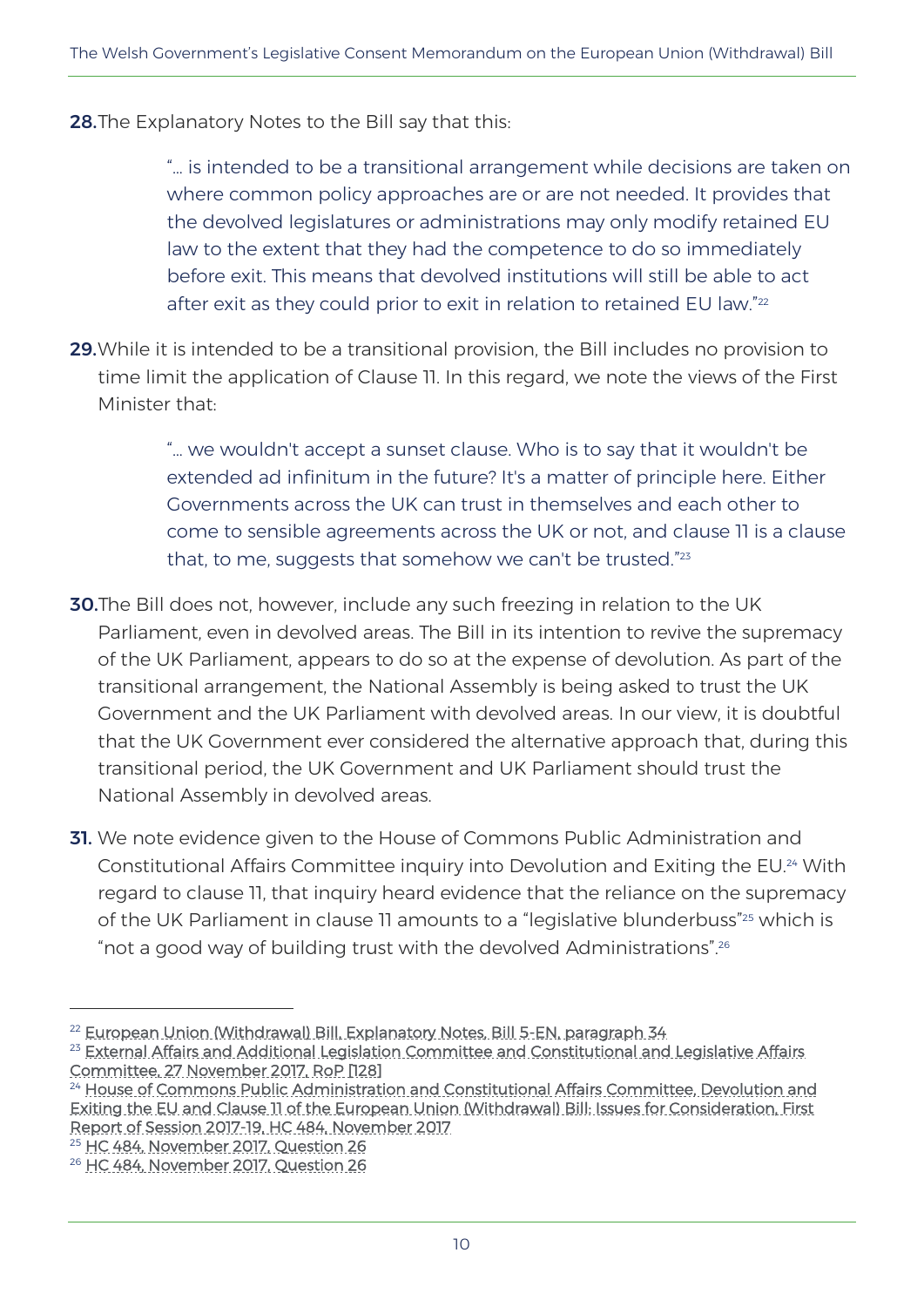- **32.** Similarly, the inquiry heard evidence that clause 11 "could be described as a bit of a steam-hammer<sup>"</sup>,<sup>27</sup> and asking whether "that sort of block is necessary and is there room for some attenuation of this to deal with the matters that really would cause damage to the UK's internal market".<sup>28</sup>
- 33. Finally, with regard to clause 11, the National Assembly's competence in relation to EU law / retained EU law is being frozen; the Assembly will have to comply with retained EU law. However, both the Welsh Ministers and UK Ministers are given powers to modify retained EU law. This means that if the Welsh Ministers modify retained EU law, then that will modify the legislative competence of the Assembly. Under the Bill such actions could be carried out by regulations which are subject to the negative procedure.
- 34. In addition, given that it is only UK Ministers who can modify some aspects of retained EU law, even in devolved areas, this would result in the legislative competence of the National Assembly being defined by the executive action of the UK Government. Under the Bill, such executive action could be carried out by regulations which:
	- (i) follow the negative procedure in the UK Parliament,
	- (ii) do not have to be laid before the Assembly, and
	- (iii) would not require the National Assembly's consent under Standing Order 30A because it is not amending primary legislation but certain aspects of retained EU law under Clauses 3 and 4 of the Bill.
- **35.** This highlights the concerns we refer to earlier in our report regarding the use of delegated powers under the Bill.
- **36.**Clause 11(2) envisages that the freezing of the Assembly's competence in relation to retained EU law can be released via Orders in Council, and this is recognised in the Explanatory Notes to the Bill:

"The Bill further provides a power to release areas from the limit on modifying retained EU law …" 29

37. Orders in Council are likely to apply to specific areas where a common UK framework is not required. A selective process such as this is reminiscent of a conferred powers model and will only add another layer of complexity to the

<sup>27</sup> [HC 484, November 2017, Question 100](http://data.parliament.uk/writtenevidence/committeeevidence.svc/evidencedocument/public-administration-and-constitutional-affairs-committee/devolution-and-exiting-the-eu/oral/74877.html)

<sup>28</sup> [HC 484, November 2017, Question 100](http://data.parliament.uk/writtenevidence/committeeevidence.svc/evidencedocument/public-administration-and-constitutional-affairs-committee/devolution-and-exiting-the-eu/oral/74877.html)

<sup>&</sup>lt;sup>29</sup> [European Union \(Withdrawal\) Bill, Explanatory Notes, Bill 5-EN, paragraph 36](https://publications.parliament.uk/pa/bills/cbill/2017-2019/0005/en/18005en.pdf)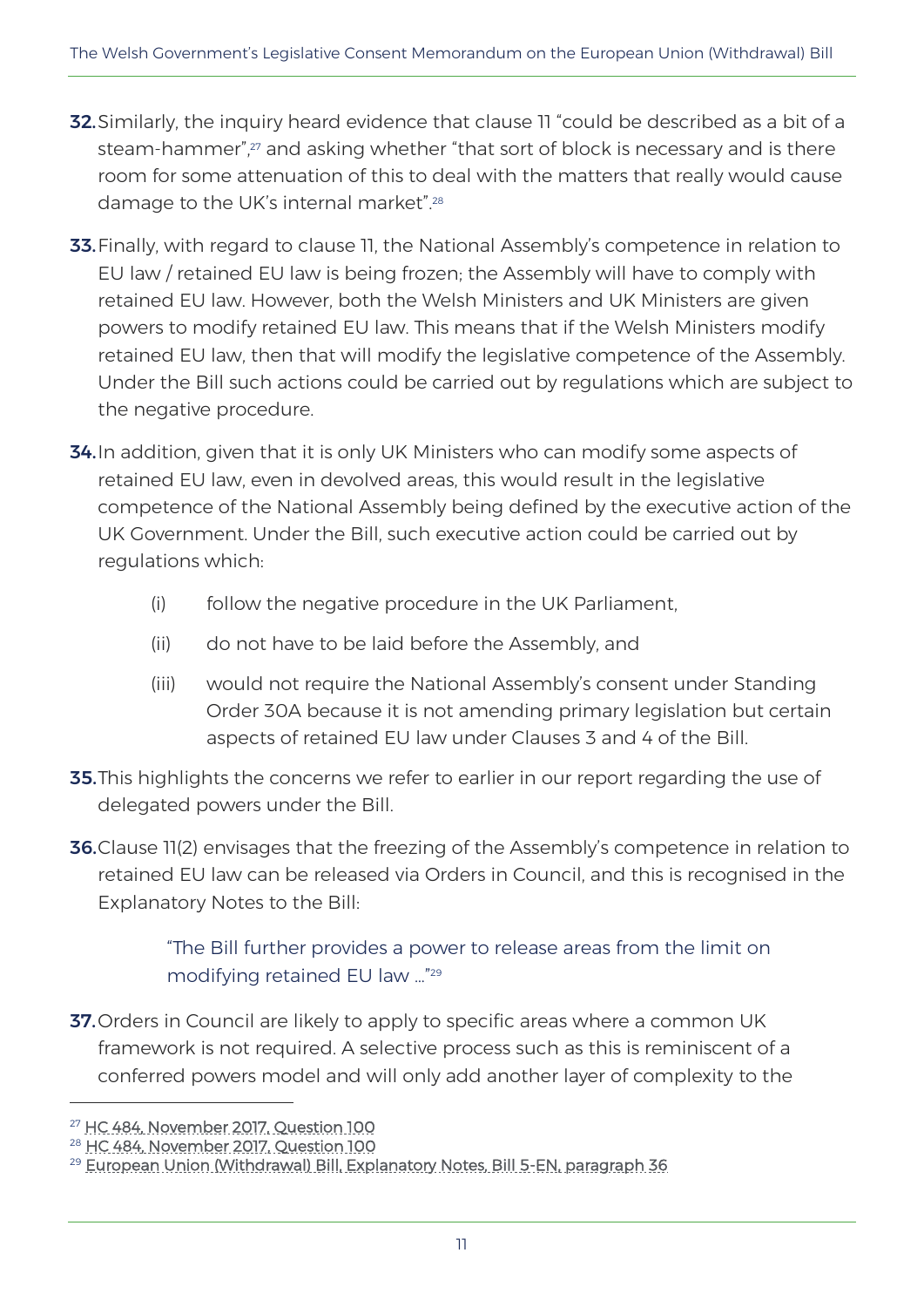devolution settlement in Wales, which is moving to a reserved powers model from 1 April 2018.

38.Our consideration of Clause 11 has drawn our attention to the issue of common UK frameworks. The Explanatory Notes to the Bill say:

> "The UK Government hopes to rapidly identify, working closely with the devolved administrations, areas that do not need a common framework and which could therefore be released from the transitional arrangement by this power."<sup>30</sup>

- **39.** We acknowledge that common frameworks will be needed in some areas. However, the Bill does not set out any procedure or guidance as to how decisions will be reached on common frameworks. While we have heard evidence from the First Minister that, in relation to the first stage of exploring an agriculture common framework, it has been a case of "so far, so good",<sup>31</sup> discussions around common frameworks appear still to be at very early stages.
- 40.Given our general observations about the UK constitution and the lack of strong inter-governmental structures, we are concerned that agreeing on common frameworks will become a lengthy and disputed process, with the possibility of common frameworks in devolved areas being imposed on Wales.
- 41. Finally, it must be recognised that in devolved areas, the UK Government is acting as the English Government. We emphasise the importance of common UK frameworks being workable for all parts of the United Kingdom, with the interests of all parts of the United Kingdom recognised.

#### **CONCLUSIONS**

- 42.We agree that the clauses of the Bill set out in Annex A to the Welsh Government's LCM require consent (except so far as they relate to Schedules 5 and 9), although we would have liked to explore the differences of opinion between the UK and Welsh Governments in greater depth.
- 43. In our view, consent should be withheld by the National Assembly unless appropriate amendments are made to the European Union (Withdrawal) Bill.

<sup>&</sup>lt;sup>30</sup> [European Union \(Withdrawal\) Bill, Explanatory Notes, Bill 5-EN, paragraph 36](https://publications.parliament.uk/pa/bills/cbill/2017-2019/0005/en/18005en.pdf)

<sup>&</sup>lt;sup>31</sup> External Affairs and Additional Legislation Committee and Constitutional and Legislative Affairs. [Committee, 27 November 2017, RoP \[73\]](http://record.assembly.wales/Committee/4889)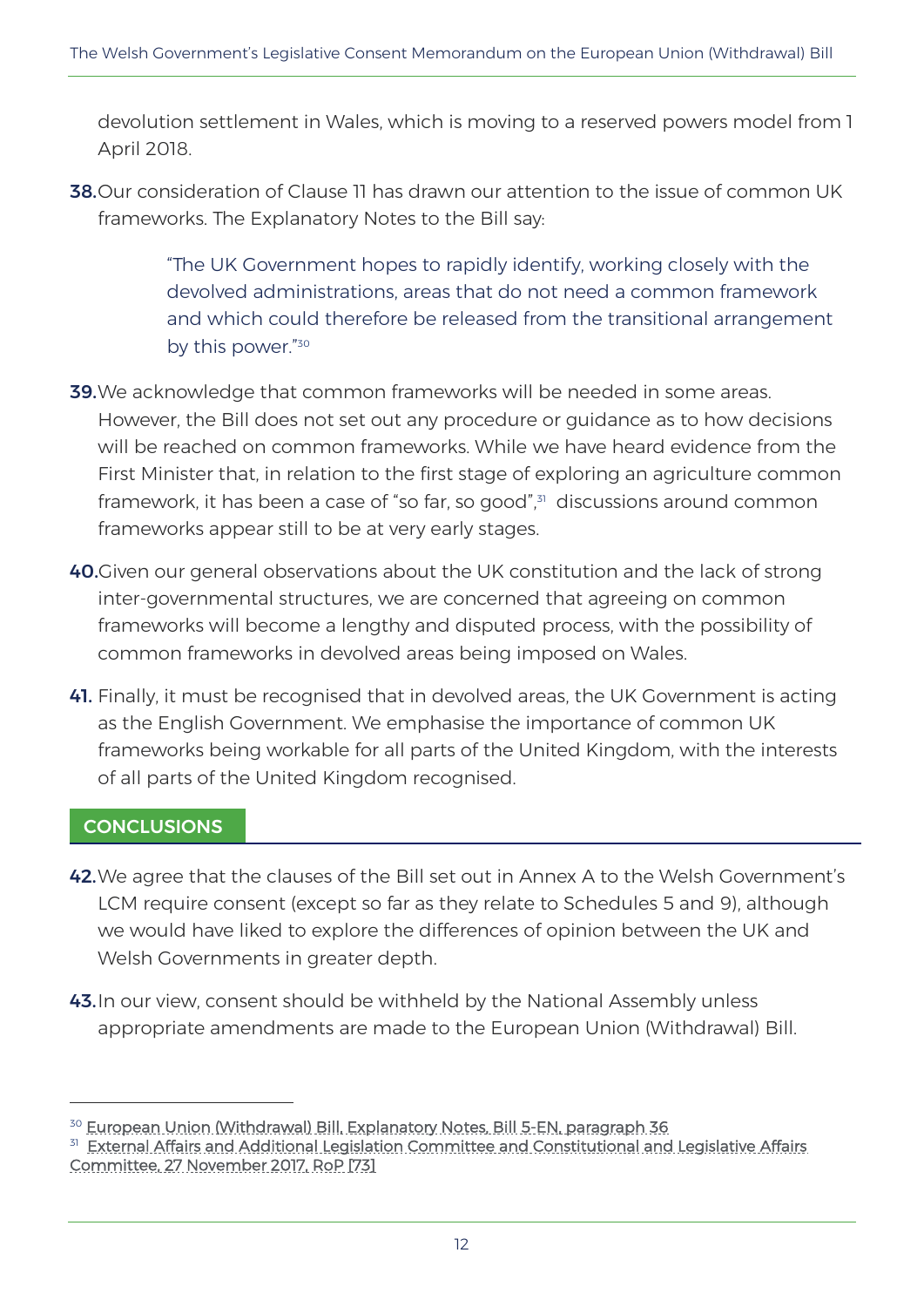# Annex

#### Constitutional and Legislative Affairs Committee, National Assembly for Wales:

#### Declaratory Statement on the Impact of exiting the European Union on the Devolution Settlement for Wales

We believe the following principles should underpin the Great Repeal Bill and any other Bill relevant to the UK's exit from the EU:

#### 1. The whole process of exiting the EU must always ensure respect for the rule of law.

In the recent words of the former Lord Chief Justice, Lord Judge, "An elementary principle which underpins the rule of law in our country is that laws are made after Parliamentary scrutiny". Exiting the EU will bring with it the biggest legislative challenge ever faced by the National Assembly (and, indeed, the UK as a whole), and the rule of law requires that the primary and secondary legislation that arises from exiting the EU is properly scrutinised.

#### 2. The legislation arising from exiting the EU must be clear, precise and well-drafted.

Certainty of the law is another elementary principle which underpins the rule of law.

While the timetable for translating EU law into the law of the UK and devolved nations is tight, care must be taken to ensure that legislation is clear, precise and well-drafted. This will be particularly challenging for drafters seeking to give effect to policy instructions; such instructions are likely to evolve as policy objectives are updated because the Great Repeal Bill's passage will proceed in parallel with the UK Government's negotiations to exit the EU.

#### 3. The UK Government's Great Repeal Bill (and other Bills relevant to exiting the EU) must be informed by its clear vision for the constitutional construction of the United Kingdom. That vision must be published.

In essence the UK Government must publically answer the question: what is the Union for? This question has not received sufficient attention, creating even greater uncertainty around the constitutional direction of the United Kingdom at this crucial time. We echo the words of the House of Lords Constitution Committee in a 2014/15 report that there is "no clear focus within [UK] Government for oversight of the constitution".

#### 4. The National Assembly must be the legislature responsible for legislating in devolved areas.